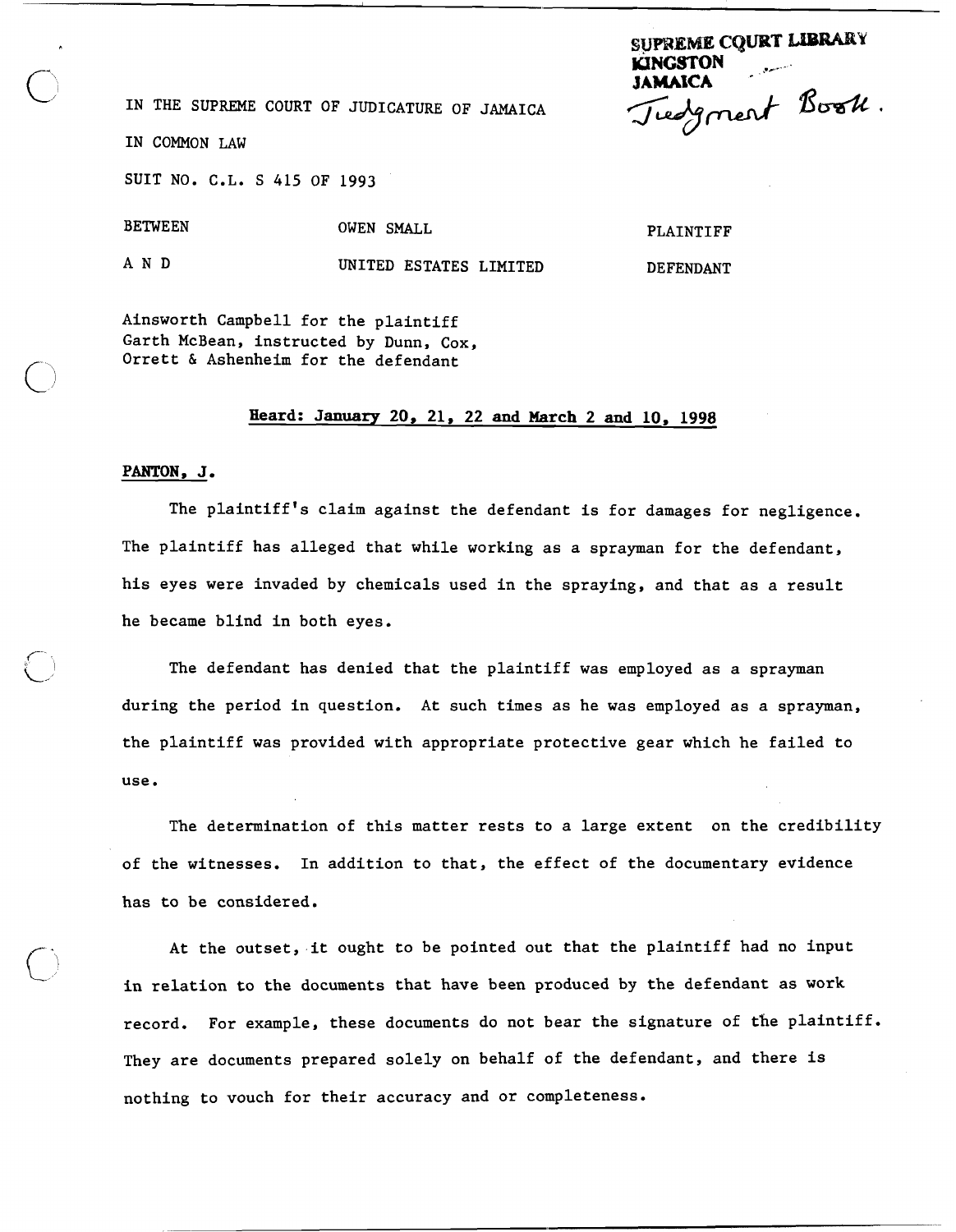The issues for determination in relation to liability are indeed as enunciated by learned attorney-at-law for the defendant -

- (1) was the plaintiff employed by the defendant to spray plants during the relevant period?
- (2) did the defendant provide the plaintiff with the appropriate protective gear?
- **(3)** if there is a positive answer to (1) and a negative answer to (2), did the plaintiff suffer his injury during his employment, and as a result of negligence on the part of the defendant?

Having carefully considered the evidence, and the demeanour of the respective witnesses, I find that some impressed me as being reliable and credible while others did not.

 $\bigcirc$ The plaintiff was particularly impressive. I accept his evidence that he worked on the defendant's farm as a sprayer between February, 1990, and May, 1992. He was required to handle and use the chemical gramaxone during this period. No protective gear was provided for his use - particularly, he was not provided with goggles or respirators.

I find that several times during his use of the chemical, the wind caused it to be blown into his eyes. The last of such occasion was in May, 1992. This fact was, I find communicated on more than one occasion to Mr. Gary Gordon, who was then a trainee supervisor employed to the defendant. Mr. Gordon told the plaintiff that he (the plaintiff) had been employed to spray, and that he (Mr. Gordon) couldn't do anything about it. I accept the plaintiff's evidence that on May 29 he had bawled out due to fright when he noticed that his right

 $\bigcup$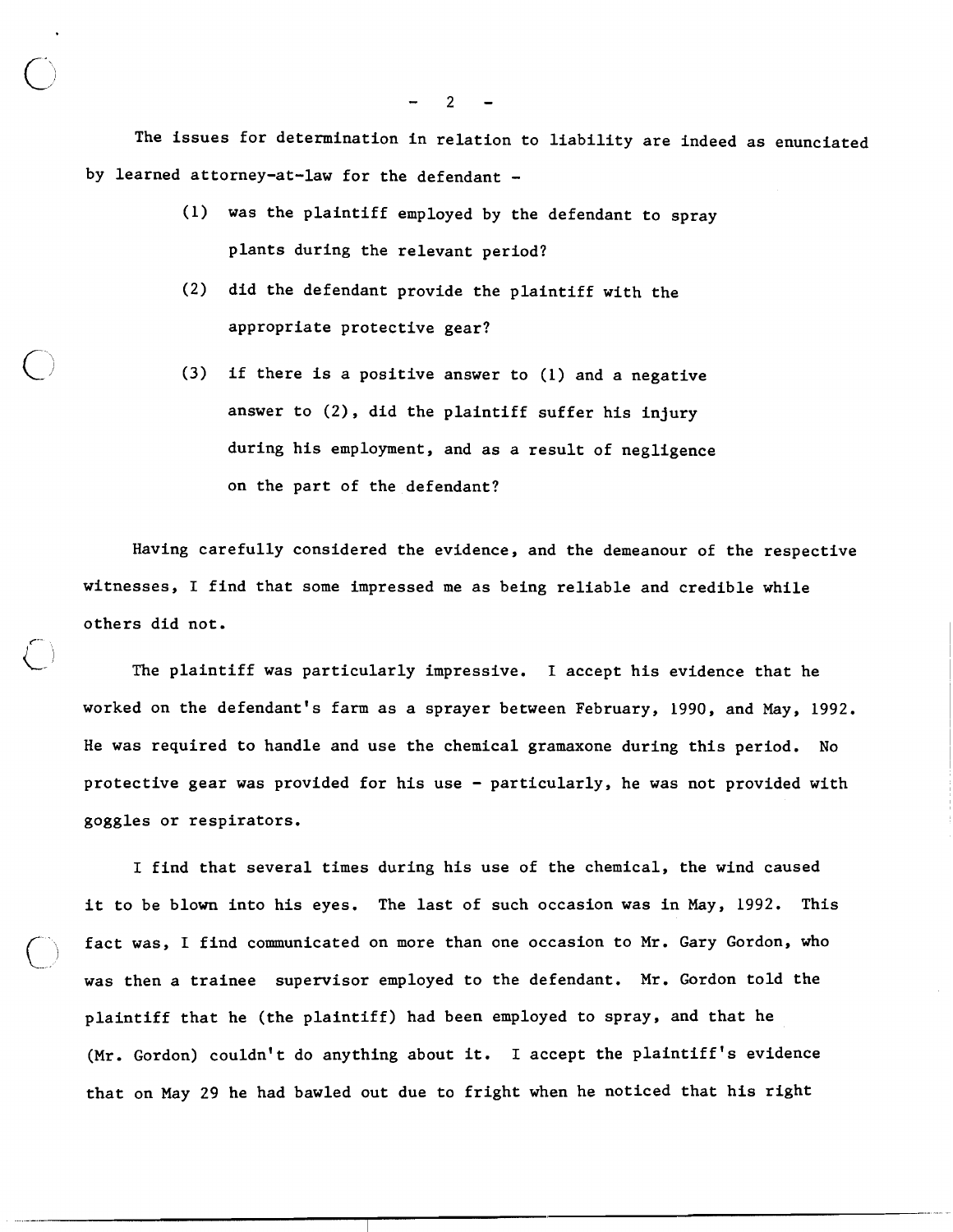eye was locking up; that he called Mr. Gordon who came to his assistance and took him to a building where he saw Messrs Egbert DaCosta and Mr. Taylor, employees of the defendant. Mr. Taylor had then given the plaintiff vaseline to use to ease his discomfort.

The next day, the plaintiff went to the Linstead Hospital where he was seen by Dr. Kotiah. Eventually, Dr. Kotiah sent the plaintiff to the Kingston Public Hospital where he was admitted for one month, three weeks and two days. He was operated on, but to no avail as he lost the sight in both eyes.

I find that Mr. Gordon is merely pretending ignorance in relation to the calls to him by the plaintiff. His claim that he was merely a trainee so the plaintiff would not have sought his aid is, in my view, quite hollow. The evidence of the plaintiff has convinced me that it was to Mr. Gordon that he related.

Mr. Gordon did say that he didn't know if in **1990** there was anyone to show a worker how to spray; and that since 1993 he has been the person doing that. He also said that since he has been in charge, once the breeze is blowing the spraymen are not allowed to spray herbicides. This, to my mind, has strengthened the plaintiff's case that he had received no instructions on operations, and that the breeze had from time to time affected the spraying, blowing the chemicals in his face.

I find that the plaintiff also went to see Mr. Lawrence Bowie on the matter, Having made these findings, the next matter for consideration is whether the plaintiff's blindness resulted from the exposure to gramoxone.

I do not agree with learned counsel for the defendant that the medical report does not assist. It clearly does. I find that Dr. Kotiah saw the plaintiff and

- **3** -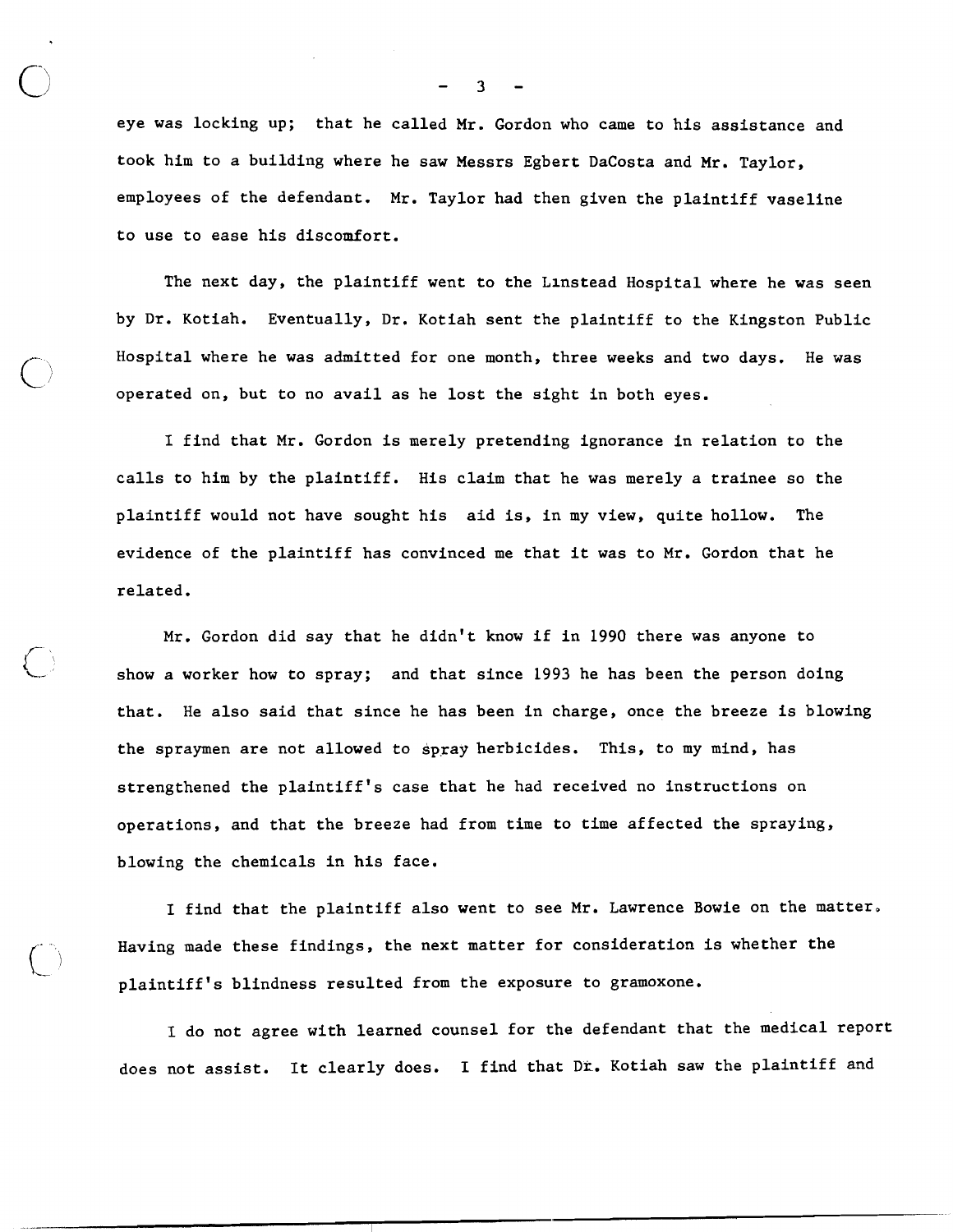referred him to Kingston Public Hospital. There, he was examined by Dr. Albert Lue, consultant in the Eye Department. He concluded that without doubt gramoxone can be toxic and irritating to the eyes; and that with a history of exposure for two years, it is the likely cause of the plaintiff's blindness.

The evidence is to be assessed on a balance of probabilities. There is nothing to indicate, nor even to cast suspicion, that the plaintiff had any congential defect in his sight, or that he was engaged in any other form of dangerous activity that could have so adversely affected his sight. The probabilities are clearly indicative of his blindness having been caused by the exposure to the gramoxone. Judgment is accordingly entered for the plaintiff.

In assessing damages, the Court has to consider that in Jamaica, for all practical purposes, the plaintiff's life has been ruined. The mental anguish is obvious. He is a young man who has virtually lost all. He, if he is to be of use to himself and to his community, has to be trained. It is impossible to fix a sum of money that can compensate him for the inability to ever see again. He has to be dependent on someone else at various stages of his life to come.

**t'"** <sup>~</sup> **5,** 

> On the basis of the helpful submissions that the attorneys-at-law have made and my view that the case of **Palmer v. Walker and St, John** (C.L.P 072190 and C.L. P 176/1990) is a useful guide, I award the sum of \$7 million to the plaintiff for the pain and suffering caused by the disability. At the time of the injury the plaintiff was earning \$800.00 per week. He is entitled to compensation for loss of future earnings and for the services of a helper. I am of the view that a multiplier of 14 is appropriate.